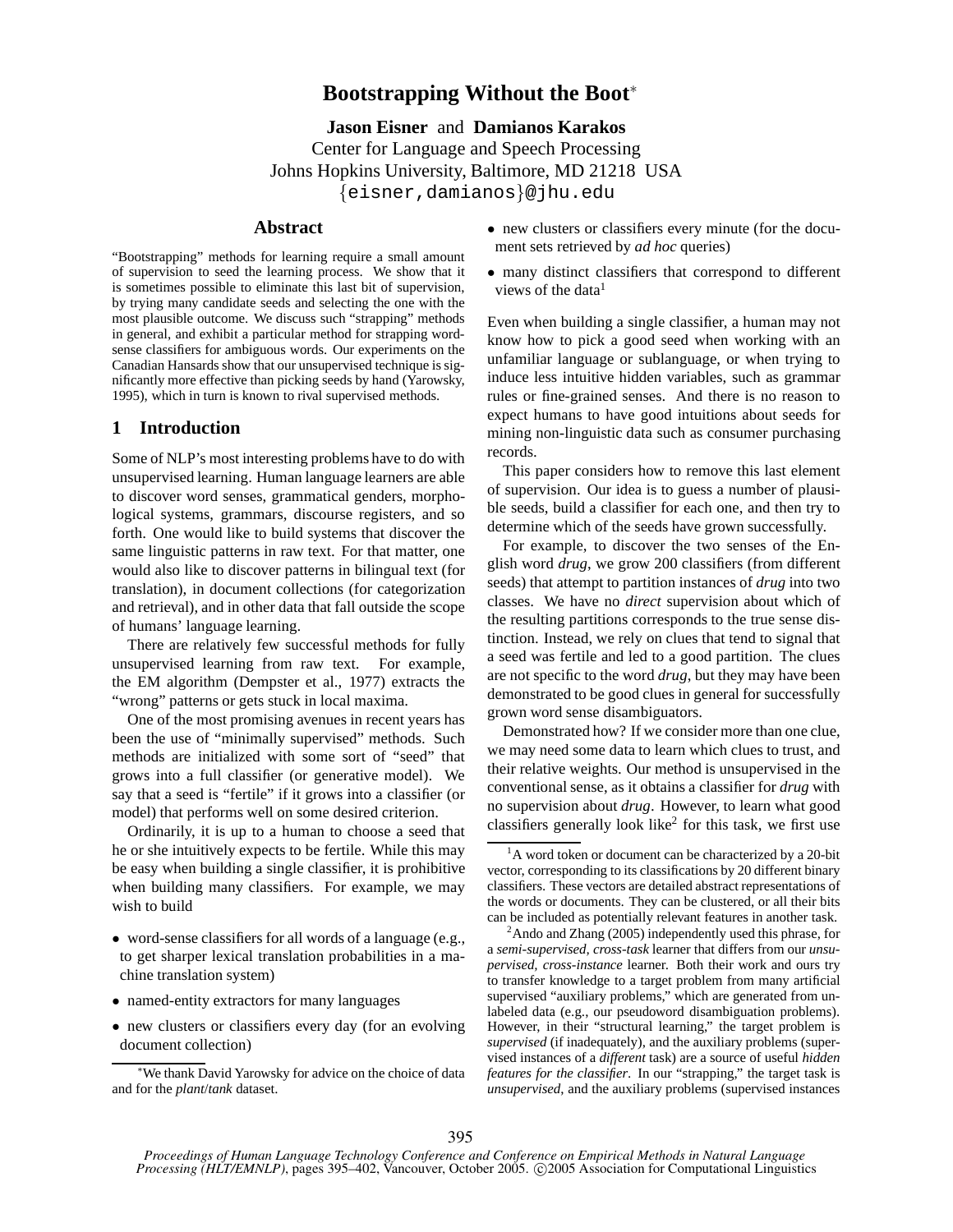supervised data for a few *other* ambiguous words—or ambiguous pseudowords, a kind of artificial data where supervision comes for free. This supervision's effect on *drug* might be called *cross-instance learning*.

To take another metaphor, minimally supervised learning is often called "bootstrapping." Our goal is to allow a method to pull itself up by its own bootstraps<sup>3</sup> even when it has none. It places its stocking feet in anything handy, pulls on what it hopes to be sturdy straps, and checks to see how high it got.

We dub this family of methods "bootstrapping without the boot," or "strapping" for short. The name is meant to evoke "bagging" and "boosting"—other methods that train and combine multiple classifiers of the same form. However, we are careful to point out that strapping, unlike those theoretically motivated methods, is an *unsupervised* learning technique (in the sense explained above). The clusters or other hidden variables extracted by the winning classifier may or may not be the ones that one had hoped to find. Designing a strapping algorithm for a particular task requires more art than designing a supervised learner: one must invent not only appropriate features for classifying the data, but also appropriate clues for identifying "successful" classifiers.

### **2 Bootstrapping**

To show where strapping might be useful, we briefly review a range of successful bootstrapping work. We consider different *tasks*. Given an *instance* of the task and a seed s for that instance, one bootstraps a classifier  $C_s$  that can classify *examples* of the task instance.

### **2.1 The Yarowsky algorithm**

Yarowsky (1995) sparked considerable interest in bootstrapping with his successful method for word sense disambiguation. An instance of this task involves a homonymous word such as *drug*. A seed for the instance is a pair of words that are strongly associated, respectively, with the two senses of *drug*, such as (*trafficking*, *therapy*). An example is a token of *drug*.

For our purposes, a bootstrapping method can be regarded almost as a black box. However, we review the details of the Yarowsky algorithm to illustrate how bootstrapping is possible, and why some seeds are better than others. We will use these intuitions later in designing a method to strap the Yarowsky algorithm on a new instance—i.e., a method for *automatically* choosing seeds that discover a true sense distinction.

A learned classifier for the instance *drug* is an ordered decision list of contextual features (such as the presence of *dealer* nearby) that strongly indicate one or the other sense of *drug*. Given a sample token of *drug*, the classifier picks a sense according to the single highest-ranked feature that is present in the token's context.

To bootstrap a decision-list classifier from a seed, Yarowsky starts with all examples of *drug* that can be classified by using the seed words as the only features. These few examples are used as supervised data to train a longer decision list, which includes the seed words and any other features that suffice to distinguish these examples with high confidence. This longer decision list can now classify further examples, which are used to train a new and even longer decision list, and so on.

Yarowsky's method works if it can maintain high accuracy as it gradually increases its coverage. A precise classifier at iteration  $t$  tends to accurately classify new examples. This tends to produce a still-accurate classifier with greater coverage at iteration  $t + 1$ .

The method fails if the initial classifier is inaccurate (i.e., if the two seed words do not accurately pick out examples of the two senses). It may also fail if at some point, by bad luck on sparse data, the process learns some inappropriate features. If the classifier at iteration  $t$  is sufficiently polluted by bad features, the classifier at iteration  $t + 1$  will start trying to distinguish examples that do *not* correspond to different senses, which may lead to even worse classifiers on subsequent iterations. However, some alternative seed may have escaped this bad luck by sprouting a different set of examples.

### **2.2 A Few Other Applications of Bootstrapping**

Inspired by Yarowsky, Blum and Mitchell (1998) built a classifier for the task of web page classification.<sup>4</sup> They considered only one instance of this task, namely distinguishing course home pages from other web pages at a computer science department. Their seed consisted of 3 positive and 9 negative examples. Strapping a web page classifier would mean identifying seeds that lead to other "natural classes" of web pages. Strapping may be useful for unsupervised text categorization in general.

Riloff et al. (2003) learned lists of subjective nouns in English, seeding their method with 20 high-frequency, strongly subjective words. This seed set was chosen manually from an automatically generated list of 850 can-

of the *same* task) are a source of *clues for a meta-classifier* that chooses among classifiers grown from different seeds. In short, their auxiliary problems help train the target classifier directly, while ours help train only a simple meta-classifier that chooses among many unsupervised target classifiers. We use far fewer auxiliary problems but ours must be instances of the target task.

<sup>&</sup>lt;sup>3</sup>The reference is to Baron Munchausen, a fictional 18thcentury adventurer who rescued himself from a pit in this way. It is distinct from the "bootstrap" in non-parametric statistics.

<sup>4</sup>More precisely, they bootstrapped *two* Naive Bayes classifiers—one that looked at page content and the other that looked at links to the page. This "co-training" approach has become popular. It was also used by the Cucerzan and Yarowsky papers below, which looked at "internal" and "external" features of a phrase.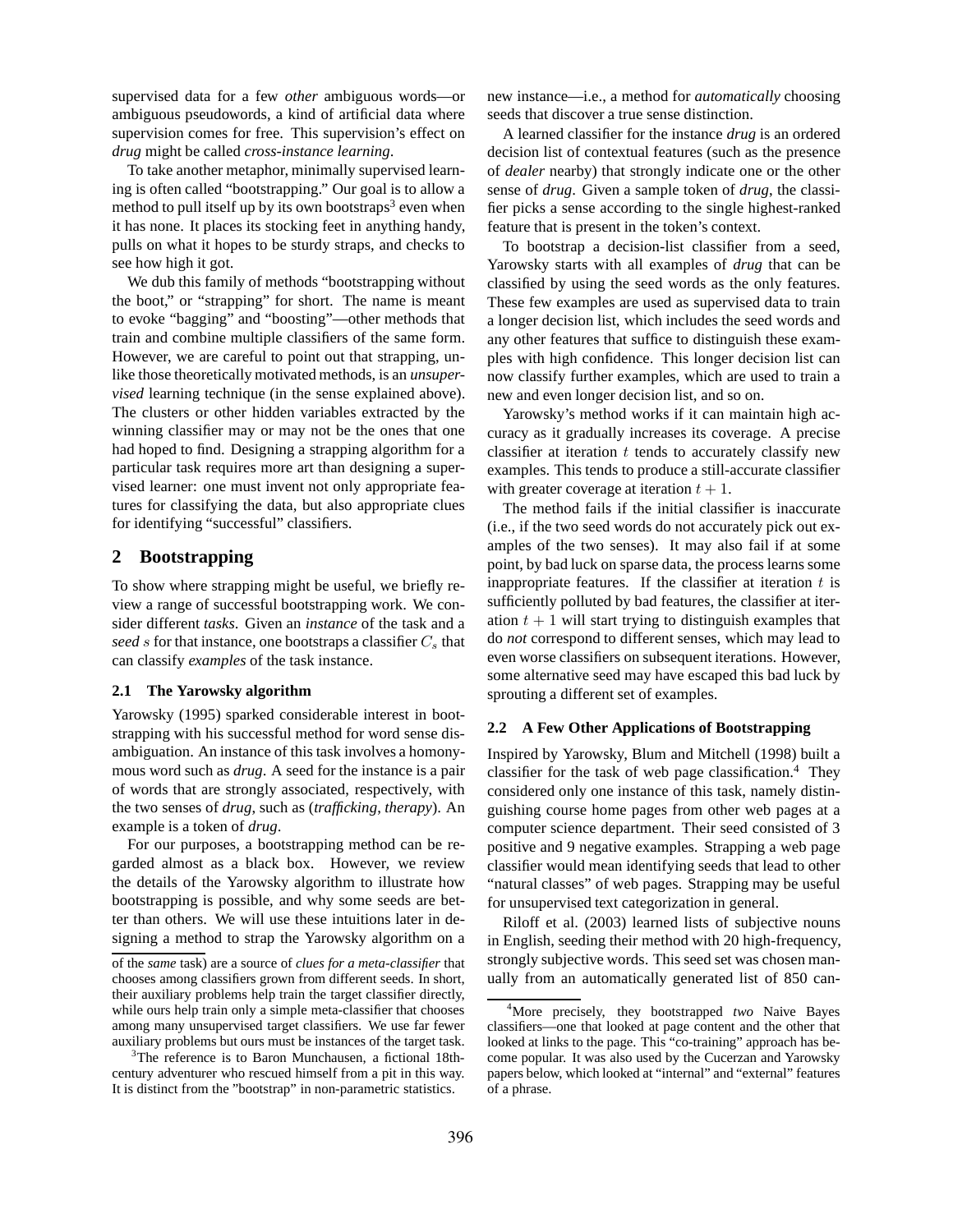didate words. Strapping their method would identify subjective nouns in other languages, or other "natural classes" of English words.

Query expansion in IR searches for more documents "similar to" a designated relevant document. This problem too might be regarded as searching for a natural class—a small subset of documents that share some property of the original document—and approached using iterative bootstrapping. The seed would specify the original document *plus* one or two additional words or documents initially associated with the "relevant" and/or "irrelevant" classes. Strapping would guess various different seeds that extended the original document, then try to determine which seeds found a *cohesive* "relevant set."

Collins and Singer (1999) bootstrapped a system for classifying phrases in context. Again, they considered only one instance of this task: classifying English proper names as persons, organizations, or locations. Their seed consisted of 7 simple rules ("that *New York, California,* and *U.S.* are locations; that any name containing *Incorporated* is an organization; and that *I.B.M.* and *Microsoft* are organizations"). Strapping such a classifier would automatically discover named-entity classes in a different language, or other phrase classes in English.

Cucerzan and Yarowsky (1999) built a similar system that identified proper names as well as classifying them. Their seed consisted of a list of 40 to 300 names. Large seeds were not necessary for precision but did help recall.

Cucerzan and Yarowsky (2003) classified masculine vs. feminine nouns. They experimented with several task instances, namely different Indo-European languages. In each instance, their seed consisted of up to 30 feminine and 30 masculine words (e.g., *girl, princess, father*).

Many more papers along these lines could be listed. A rather different task is grammar induction, where a task instance is a corpus of text in some language, and the learned classifier is a parser. Following Chomsky (1981), we suggest that it may be possible to seed a grammar induction method with a small number of facts about the word order of the language: the basic clause order (SVO, SOV, etc.), whether pronominal subjects may be omitted (Chomsky's "*pro*-drop" parameter), etc. These facts can for example be used to construct a starting point for the inside-outside algorithm (Baker, 1979), which like other EM algorithms is highly sensitive to starting point. In a strapping method, one would guess a number of different seeds and evaluate the learned grammars on likelihood, entropy (Wang et al., 2002), correlation with semantics, or plausibility on other linguistic grounds that were not considered by the likelihood or the prior.

# **3 Strapping**

Given a seed  $s$  for some task instance, let  $C_s$  denote the classifier grown from s. Let  $f(s)$  denote the true fertility of a seed  $s$ , i.e., the performance of  $C_s$  measured against some set of correct answers for this instance. In general, we do not know the correct answers and hence do not know f(s). That is why we are doing *unsupervised* learning.

Strapping relies on two *estimates* of  $f(s)$ . Let  $g(s)$  be a quick estimate that considers only superficial features of the seed s.  $h(s)$  is a more careful estimate that can be computed once  $C_s$  has been grown.

The basic method for strapping a classifier for a new task instance is very simple:

- 1. Quickly select a set  $S$  of candidate seeds such that  $q(s)$  is high.
- 2. For each seed  $s \in S$ , learn a classifier  $C_s$  and measure  $h(s)$ .
- 3. Choose the seed  $\hat{s} \in S$  that maximizes  $h(\hat{s})$ .
- 4. Return  $C_{\hat{s}}$ .

Variants on this method are obviously possible. For example, instead of returning a single classifier  $C_{\hat{s}}$ , one might use classifier combination to combine several classifiers  $C_s$  that have high  $h(s)$ .

It is clearly important that q and  $h$  be good estimates of  $f$ . Can data help us design  $g$  and  $h$ ? Unfortunately, f is not known in an unsupervised setting. However, if one can get a few *supervised* instances of the same task, then one can select g and h so  $g(s)$  and  $h(s)$  approximate  $f(s)$  for various seeds s for *those* instances, where  $f(s)$ can be measured directly. The same  $g$  and  $h$  can then be used for *unsupervised* learning on all *new* task instances.

#### **3.1 Selecting Candidate Seeds**

The first step in strapping a classifier is to select a set  $S$ of seeds to try. For strapping to work, it is crucial that this set contain a fertile seed. How can this be arranged? Different strategies are appropriate for different problems and bootstrapping methods.

- Sometimes a simple heuristic  $q(s)$  can help identify plausibly fertile seeds, as in the pseudocode above. In strapping the Yarowsky algorithm, we hope to find seeds  $s = (x, y)$  such that x and y are strongly associated with different senses of the ambiguous target word. We choose  $s = (x, y)$  such that x and y were never observed in the same sentence, but each of  $x$  and  $y$  has high pointwise mutual information with the ambiguous target word and appeared with it at least 5 times.
- If the space of possible seeds is small, it may be possible to try many or all of them. In grammar induction, for example, perhaps seeding with a few basic word order facts is enough. There are not so many basic word orders to try.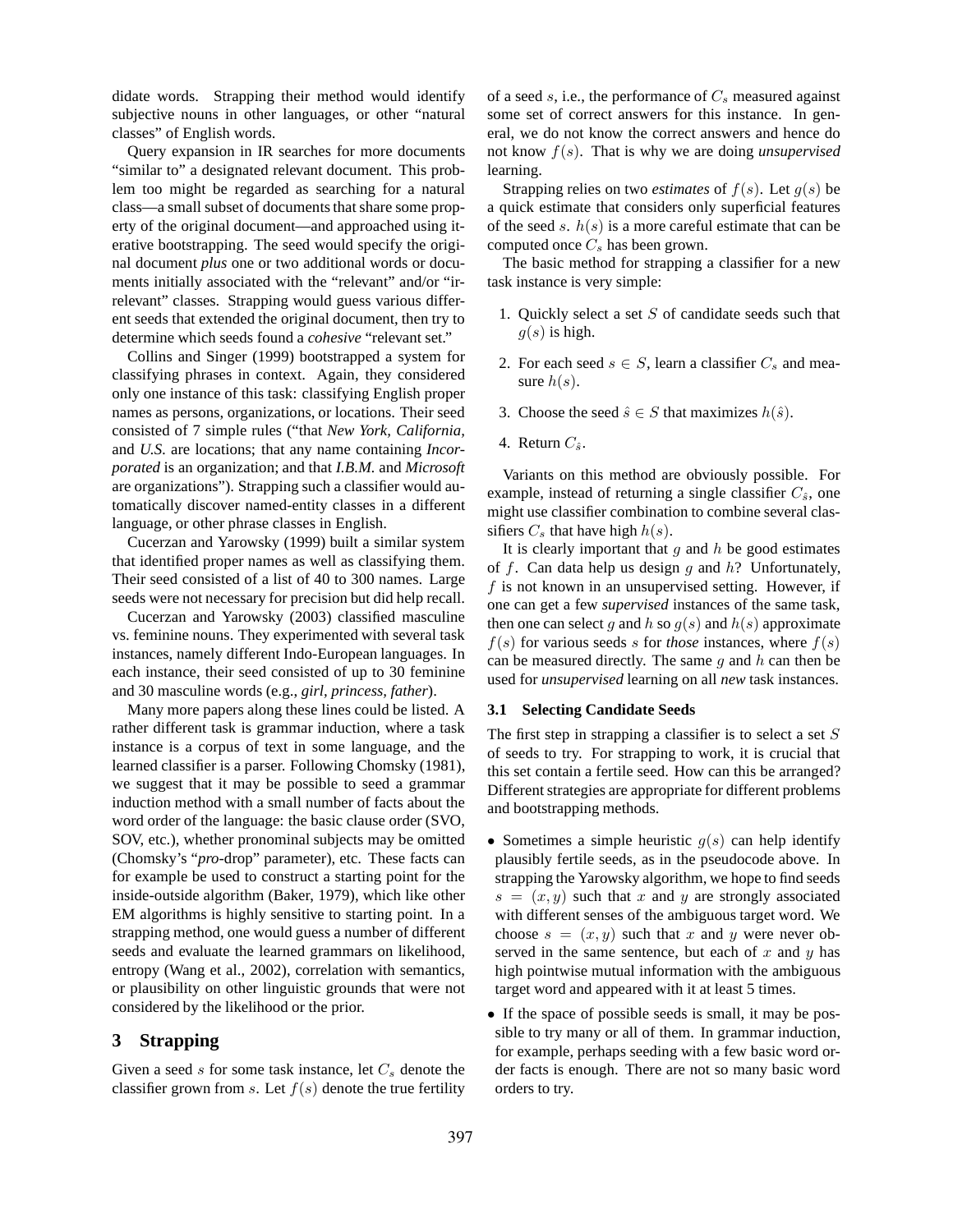- Some methods have many fertile seeds—so many that a small random sample (perhaps filtered by  $g(s)$ ) is likely to include at least one. We rely on this for the Yarowsky algorithm. If the target word is a true homonym, there exist many words  $x$  associated strongly with the first sense, and many words  $y$  associated strongly with the second sense. It is not difficult to stumble into a fertile seed  $s = (x, y)$ , just as it is not difficult for a human to think of one.<sup>5</sup>
- If fertile seeds are few and far between, one could abandon the use of a candidate set S selected by  $g(s)$ , and directly use general-purpose search methods to look for a seed whose predicted fertility  $h(s)$  is high.

For example, one could use genetic algorithms to breed a population of seeds with high  $h(s)$ . Or after evaluating several candidate seeds to obtain  $h(s_1), h(s_2), \ldots, h(s_k)$ , one could perform a regression analysis that predicts  $h(s)$  from superficial features of s, and use this regression function (a kind of  $q(s)$ ) that is specific to the task instance) to pick  $s_{k+1}$ .

Strapping may be harder in cases like gender induction: it is hard to stumble into the kind of detailed seed used by Cucerzan and Yarowsky (2003). However, we suspect that fertile seeds exist that are much smaller than their lists of 50–60 words. While their large hand-crafted seed is sure to work, a handful of small seeds (each consisting of a *few* supposedly masculine and feminine words) might be likely to contain at least one that is fertile. $6$  That would be sufficient, assuming we have a way to guess which seed in the handful is most fertile. That issue is at the core of strapping, and we now turn to it.

### **3.2 Clues for Evaluating Bootstrapped Classifiers**

Once we have identified a candidate seed s and built the classifier  $C_s$ , we must evaluate whether  $C_s$  "looks like" the kind of classifier that tends to do well on our task.

This evaluation function  $h(s)$  is task-specific. It may consider features of  $C_s$ , the growth trajectory of  $C_s$ , or the relation between  $C_s$  and other classifiers.

For concretness, we consider the Yarowsky method for word-sense disambiguation (WSD). How can we tell if a seed  $s = (x, y)$  was fertile, without using even a small validation set to judge  $C_s$ ? There are several types of *clues* to fertility, which may be combined into a metaclassifier that identifies fertile seeds.

**Judge the result of classification with**  $C_s$ **: Even with**out a validation set, the result of running  $C_s$  on the training corpus can be validated in various ways, using independent plausibility criteria that were *not* considered by the bootstrapping learner.

- Is the classification reasonably balanced? (If virtually all examples of the target word are labeled with the same sense, then  $C_s$  has not found a sense distinction.)
- When a document contains multiple tokens of the target word, are all examples labeled with the same sense? This property tends to hold for correct classifiers (Gale et al., 1992a), at least for homonyms.
- True word senses usually correlate with document or passage topic. Thus, choose a measure of similarity between documents (e.g., the cosine measure in TF/IDF space). Does the target word tend to have the same sense in a document and in its nearby neighbors?
- True word senses may also improve performance on some task. Is the perplexity of a language model much reduced by knowing whether sense  $x$  or sense y (according to  $C_s$ ) appeared in the current context? (This relates to the previous point.) Likewise, given a small bilingual text that has been automatically (and perhaps poorly) word-aligned, is it easier to predict how the target word will translate when we know its sense (according to  $C_s$ )?

**Judge the internal structure of**  $C_s$ **: Does**  $C_s$  **look** like a typical supervised decision list for word-sense disambiguation? For instance, does it contain many features with high log-likelihood ratios? (If a true sense distinction was discovered, we would expect *many* contextual features to correlate strongly with the predicted sense.)

**Look at the process whereby**  $C_s$  **was learned:** Does the bootstrapping run that starts from s look like a typical bootstrapping run from a fertile seed? For example, did it rapidly add many new examples with high confidence? Once new examples were classified, did their classifications remain stable rather than switching back and forth?

**Judge the robustness of learning with seed** s**:** Train several versions of  $C_s$ , as in ensemble methods (but unsupervised), by restricting each to a random subset of the data, or a subset of the available features. Do these versions tend to *agree* on how to classify the data? If not, seed s does not reliably find true (or even false) classes.

Judge the agreement of  $C_s$  with other classifiers: Are there several other classifiers  $C_{s'}$  that agree strongly with  $C_s$  on examples that they both classify? If the sense

<sup>&</sup>lt;sup>5</sup>Alignment methods in machine translation rely even more heavily on this property. While they begin with a small translation lexicon, they are sufficiently robust to the choice of this initial seed (lexicon) that it suffices to construct a single seed by crude automatic means (Brown et al., 1990; Melamed, 1997). Human supervision (or strapping) is unnecessary.

<sup>&</sup>lt;sup>6</sup>This is particularly likely if one favors function words (in particular determiners and pronouns), which are strong indicators of gender. Cucerzan and Yarowsky used only content words because they could be extracted from bilingual dictionaries.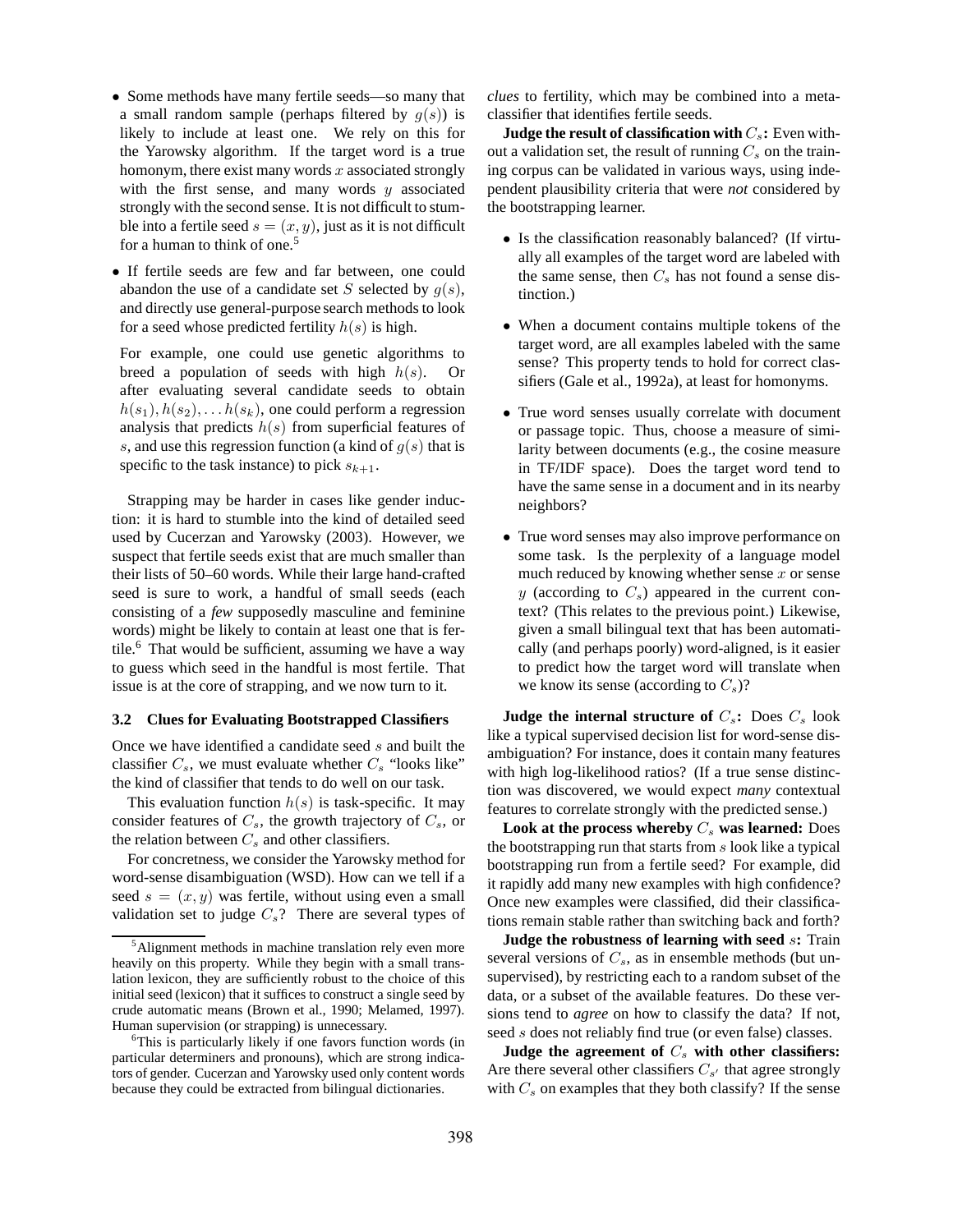distinction is real, then many different seeds should be able to find it.

### **3.3 Training the Evaluation Function** h(s)

Many of the above clues are necessary but not sufficient. For example, a learned classification may be robust without being a sense distinction. We therefore define  $h(s)$ from a combination of several clues.

In general,  $h(s)$  is a classifier or regression function that attempts to distinguish fertile from infertile seeds, given the clues. As mentioned earlier, we train its free parameters (e.g., coefficients for linear regression) on a few *supervised* instances of the task. These supervised instances allow us to measure the fertility  $f(s)$  of various seeds, and thus to model the behavior of fertile versus infertile seeds. The presumption is that these behavior patterns will generalize to new seeds.

#### **3.4 Training** h(s) **on Artificial Data**

Optionally, to avoid the need for any human annotation at all, the supervised task instances used to train  $h(s)$  may be *artificial* instances, whose correct classifications are known without annotation.

In the case of word-sense disambiguation, one can automatically construct ambiguous *pseudowords* (Gale et al., 1992c; Schütze, 1998) by replacing all occurences of two words or phrases with their conflation. For example, *banana* and *wine* are replaced everywhere by *bananawine*. The original, unconflated text serves as a supervised answer key for the artificial task of disambiguating *banana-wine*.

Traditionally, pseudowords are used as cheap test data to evaluate a disambiguation system. Our idea is to use them as cheap development data to tune a system. In our case, they tune a few free parameters of  $h(s)$ , which says what a good classifier for this task looks like. Pseudowords should be plausible instances of the task (Gaustad, 2001; Nakov and Hearst, 2003): so it is deliberate that *banana* and *wine* share syntactic and semantic features, as senses of real ambiguous words often do.

Cheap "pseudo-supervised" data are also available in some other strapping settings. For grammar induction, one could construct an artificial probabilistic grammar at random, and generate text from it. The task of recovering the grammar from the text then has a known answer.

# **4 Experiments**

#### **4.1 Unsupervised Training/Test Data**

Our experiments focused on the original Yarowsky algorithm. We attempted to strap word-sense classifiers, using English data only, for English words whose French translations are ambiguous. This has obvious benefits for training an English-to-French MT system: separate parameters can be learned for the two senses of *drug*. 7

Gale et al. (1992b) identified six such words in the Canadian Hansards, a parallel sentence-aligned corpus of parliamentary debate in English and French: *drug, duty, land, language, position, sentence*. We extracted all examples of each word from the 14-million-word English portion of the Hansards. $8$  Note that this is considerably smaller than Yarowsky's (1995) corpus of 460 million words, so bootstrapping will not perform as well, and may be more sensitive to the choice of seed.

Because we are doing unsupervised learning, we both trained and tested these 6 words on the English Hansards. We used the French portion of the Hansards only to create a gold standard for evaluating our results.<sup>9</sup> If an English sentence containing *drug* is paired with a French sentence that contains exactly one of *médicament* or *drogue*, we take that as an infallible indicator of its sense.

#### **4.2 Comparing Classifiers**

Suppose binary classifier 1 assigns class "+" to  $a$  of  $n$ examples; binary classifier 2 assigns class "+" to  $b$  of the same  $n$  examples. Let  $e$  be the number of examples where the classifiers agree (both "+" or both "–").

An unsupervised classifier's polarity is arbitrary: classifier 1's "+" may correspond to classifier 2's "–". So we define the *overlap* as  $E = \max(e, n - e)$ , to reflect the best polarity.

To evaluate a learned classifier, we measure its overlap with the true classification. The statistical significance is the probability that this level of overlap would be reached by chance under independent classifications given the values  $a, b, n$ :

$$
p = \sum_{\substack{\max(a+b-n,0) \le c \le \lfloor (a+b-E)/2 \rfloor \\ \lceil (a+b-(n-E))/2 \rceil \le c \le \min(a,b)}} \binom{a}{c} \binom{n-a}{b-c} / \binom{n}{b}
$$

Also, we can measure the *agreement* between any two learned classifiers as  $-(\log p)/n$ . Note that a classifier that strongly favors one sense will have low agreement with other classifiers.

 $7$ To hedge against the possibility of misclassification, one could interpolate with non-sense-specific parameters.

<sup>&</sup>lt;sup>8</sup>We are not certain that our version of the Hansards is identical to that in (Gale et al., 1992b).

 $^{9}$ By contrast, Gale et al. (1992b) used the French portion as a source of training supervision. By contrast, we will assume that we do *not* have a large bilingual text such as the Hansards. We train only on the English portion of the Hansards, ignoring the French. This mimics the situation where we must construct an MT system with very little bilingual text. By first discovering word senses in unsupervised monolingual data (for either language), we can avoid incorrectly mixing up two senses of *drug* in our translation model.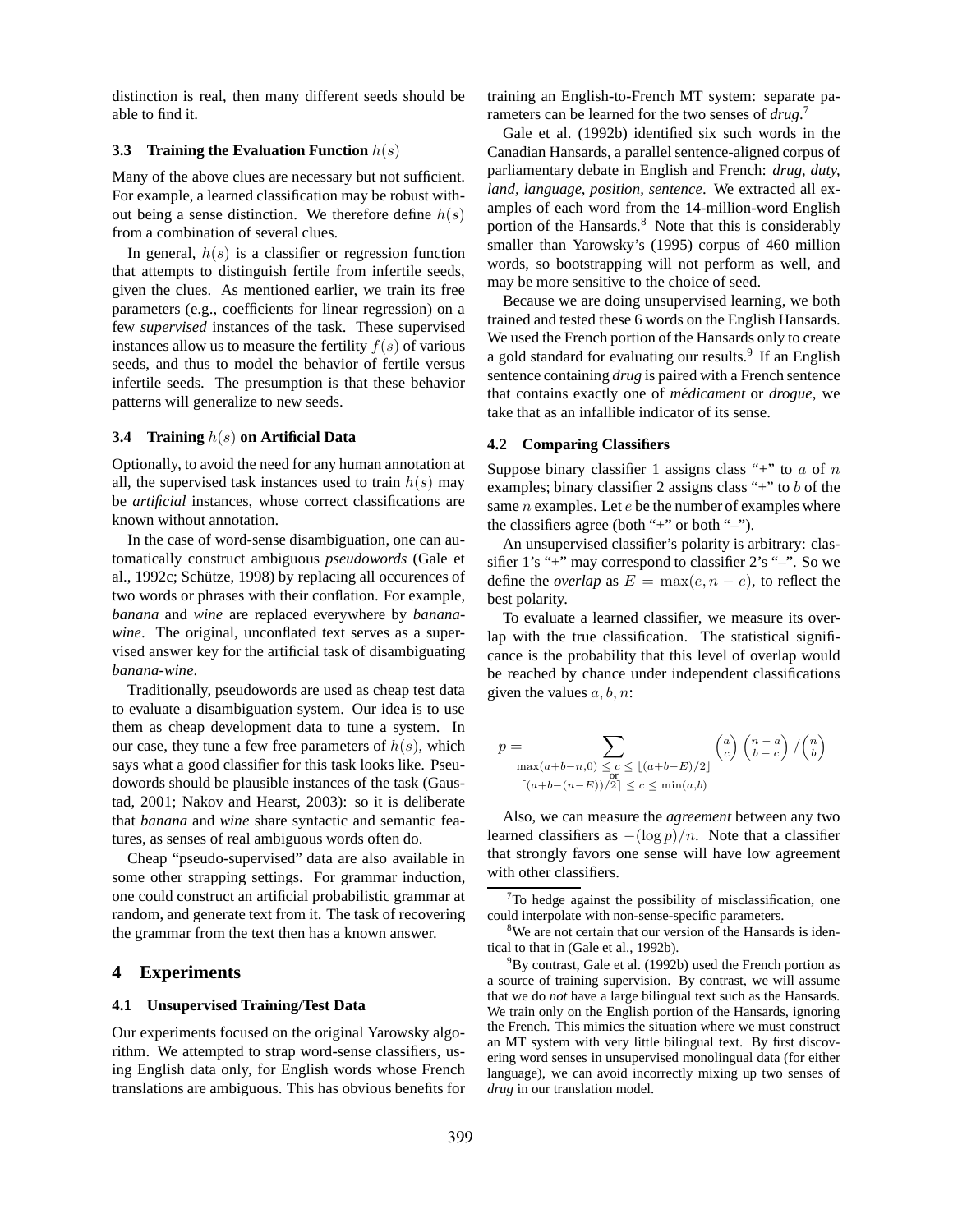#### **4.3 Generating Candidate Seeds (via** g(s)**)**

For each target word t, we chose candidate seeds  $s =$  $(x, y)$  with a high score  $q(s)$ , where  $q(s) = MI(t, x) +$  $MI(t, y)$ , provided that  $c(x, y) = 0$  and  $c(t, x) \ge 5$  and  $c(t, y) \ge 5$  and  $1/9 < c(t, x)/c(t, y) < 9.10$ 

The set  $S$  of 200 seeds for  $t$  was constructed by repeatedly adding the top-scoring unused seed to S, except that to increase the variety of words, we disallowed a seed  $s = (x, y)$  if x or y already appeared 60 times in S.

# **4.4 Hand-Picked Seeds**

To compare, we chose two seeds by hand for each  $t$ .

The *casually* hand-picked seed was chosen by intuition from the list of 200 automatically generated seeds. This took about 2 minutes (per seed).

The *carefully* hand-picked seed was not limited to this list, and took up to 10 minutes to choose, in a data-guided fashion. We first looked at some supervised example sentences to understand the desired translational sense distinction, and then for each sense chose the highest-MI word that both met some stringent subjective criteria and appeared to retrieve an appropriate initial set of examples.

### **4.5 The Bootstrapping Classifier**

Our approximate replication of Yarowsky's algorithm used only a small set of features:

- Original and lemmatized form of the word immediately preceding the target word  $t$ .
- Original and lemmatized form of the word immediately following t.
- Original and lemmatized form of the *content* words that appear in the same sentence as  $t$ .

We used the seed to provisionally classify any token of the target word that appeared in a sentence with exactly one of the two seed words. This formed our initial "training set" of disambiguated tokens. At each iteration of the algorithm, we trained a decision list on the current training set. We then used the decision list to reclassify all  $k$ tokens in the current training set, and also to augment the training set by classifying the *additional* max $(50, k/10)$ tokens on which the decision list was most confident.<sup>11</sup>

#### **4.6 Development Data (for tuning** h(s)**)**

Before turning to the unsupervised Hansards, we tuned our fertility estimator  $h(s)$  to identify good seeds on development data—i.e., on other, supervised task instances.

**In the** *supervised* **condition,** we used just 2 additional task instances, *plant* and *tank*, each with 4000 handannotated instances drawn from a large balanced corpus (Yarowsky, 1995).

**In the** *pseudo-supervised* **condition,** we used *no handannotated data*, instead constructing 10 artificial supervised task instances (section 3.4) from the English portion of the Hansards. To facilitate cross-instance learning, we tried to construct these pseudowords to behave something like our ambiguous test words.<sup>12</sup> Given a test word t, we randomly selected a seed  $(x, y)$  from its candidate list (section 4.3), excluding any that contained function words.<sup>13</sup> Our basic idea was to conflate x and y into a pseudoword  $x-y$ . However, to get a pseudoword with only two senses, we tried to focus on the particular senses of  $x$  and  $y$  that were selected by  $t$ . We constructed about 500 pseudoword tokens by using only x and y tokens that appeared in sentences that contained  $t$ , or in sentences resembling those under a TF-IDF measure. We repeated this process twice per test word to obtain 12 pseudowords. We then discarded the 2 pseudowords for which no seed beat baseline performance, reasoning that they were ill-chosen and unlike real ambiguous words.<sup>14</sup>

#### **4.7 Clues to Fertility**

For each seed s for each development or test target word, we measured a few clues  $h_1(s)$ ,  $h_2(s)$ ...  $h_6(s)$  that we hoped might correlate with fertility. (In future work, we plan to investigate more clues inspired by section 3.2.)

• The *agreeability* of  $C_s$  with (some of) the other 199 classifiers:

$$
\left(\frac{1}{199}\sum_{s'\neq s} \arg(C_s, C_{s'})^{\gamma}\right)^{1/\gamma}
$$

The agreement  $\arg(C_s, C_{s'})$  was defined in section 4.2. We tried 4 values for  $\gamma$  (namely 1, 2, 5, 10), each resulting in a different feature.

 $^{10}c(x, y)$  counts the sentences containing both x and y. MI(t,  $x) = \log c(t, x)c(t)/c(t)c(x)$  is pointwise mutual information.

 $11$ Such a token has some feature with high log-likelihood ratio, i.e., it strongly indicates one of the senses in the current training set. We smoothed using the method of (Yarowsky, 1996): when a feature has been observed with only one sense, its log-likelihood ratio is estimated as a linear function of the number of occurrences of the seen sense. Function words are smoothed with a different linear coefficient than content words, in order to discount their importance. We borrowed the actual coefficients from (Yarowsky, 1996), though we could have learned them.

 $12$ We used collocates of  $t$ . Perhaps better yet would be words that are distributionally similar to  $t$  (appear in same contexts). Such words tend to be syntactically and semantically like t.

<sup>&</sup>lt;sup>13</sup>For an unknown language or domain, a lexicon of function words could be constructed automatically (Katz, 1996).

<sup>14</sup>Thus we discarded *alcohol-trafficking* and *addicts-alcohol*; note that these were indeed ill-chosen (difficult) since both words unluckily corresponded to the *same* sense of *drug*. This left us with *bound-constituents, customs-pray, claimsvalue, claims-veterans, culture-unparliamentary, english-learn, competitive-party, financial-party, death-quote, death-page.*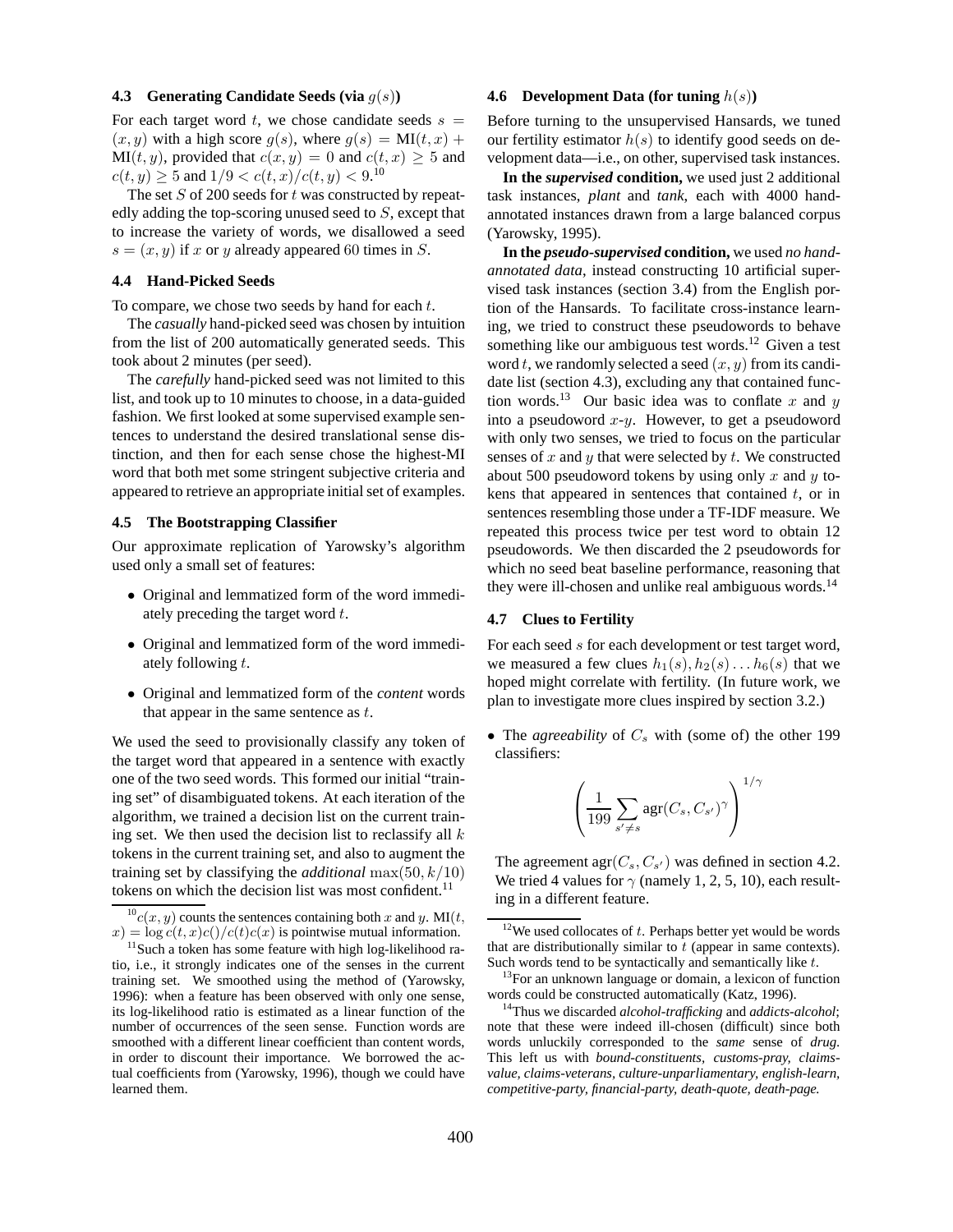• The *robustness* of the seed, defined by the agreement of  $C_s$  with 10 variant classifiers  $C_s^{(k)}$  that were trained with the same seed but under different conditions:

$$
\frac{1}{10} \sum_{k=1}^{10} \text{agr}(C_s, C_s^{(k)})
$$

We simply trained each classifier  $C_s^{(k)}$  on a random subset of the *n* test examples, chosen by sampling *n* times with replacement.<sup>15</sup>

• The *confidence* of  $C_s$  on its own training data: its average confidence over the  $n$  training tokens, minus the *classifier skew*.

The decision list's confidence on a token is the loglikelihood ratio of the single feature used to classify that token. It has the form  $|\log(c/d)|$  (perhaps smoothed) and was previously used to select data while bootstrapping  $C_s$ . Subtracting the skew,  $|\log(a/(n-a))|$ ,<sup>16</sup> gives a measurement  $\geq 0$ . It corrects for confidence that arises from the classifier's overall bias, leaving only the added value of the relevant contextual feature.

# **4.8 Tuning** h(s) **and Strapping New Classifiers**

For each of the 2 words or 10 pseudowords  $t$  in our development set (see section 4.6), we ranked its 200 seeds s by their true fertility  $f(s)$ . We then ran support vector regression<sup>17</sup> to learn a single linear function,  $h(s)$  =  $\vec{w}$  · (clue vector for  $C_s$ ), that predicts the fertilities of all  $2 \cdot 200$  or  $10 \cdot 200$  seeds.<sup>18</sup>

Then, for each of our 6 Hansards test instances (section 4.1), we used  $h(s)$  to pick the *top*-ranked of 200 seeds.<sup>19</sup> It took about 3 hours total to strap classifiers for all 6 instances, using about 40 machines and unoptimized Perl code on the 14-million-word Hansards. For each of the 6 instances, this involved selecting 200 candidate

seeds, bootstrapping 11 classifiers  $C_s, C_s^{(1)}, \ldots C_s^{(10)}$ from each seed, and choosing a particular  $C_s$  to return.

### **4.9 Results**

Our results are in Table 1. On both development and test instances of the task,  $g(s)$  proposed seeds with a good range of fertilities. The correlation of predicted with actual fertility on test data averaged an outstanding 85%.

Despite having no knowledge of the desired senses, strapping significantly beat human selection in *all 24* of the possible comparisons between a hand-picked seed (casual or careful) and a strapped seed (chosen by an  $h(s)$ ) tuned on supervised or pseudo-supervised instances).

The h(s) tuned on annotated *plant/tank* actually chose the *very best* of the 200 seeds in 4 of the 6 instances. The  $h(s)$  tuned on artificial pseudowords did nearly as well, in 2 of 6 instances identifying the very best seed, and in 5 of 6 instances ranking it among its top 3 choices.

We conclude that our unsupervised clues to fertility actually work. Furthermore, combining clues via regression was wise, as it tended to work better than any single clue. Somewhat better regression weights for the WSD task were learned from 2 out-of-domain hand-annotated words than from 10 in-domain artificial pseudowords.

# **5 Open Questions**

The work reported here raises many interesting questions for future research.

In the WSD task, we have only considered word types with two unrelated senses (homonyms). A more general problem is to determine when a word type is ambiguous at all, and if so, how many coarse-grained or fine-grained senses it has. Strapping seems naturally suited to this problem, since it aims to discover when a sense distinction grown from some seed is a *true* sense distinction.

Then we would like to know how well strapping generalizes to additional bootstrapping scenarios. Our WSD strapping experiments were successful using only a subset of the techniques proposed in section 3. Generalizing to other tasks may require other techniques for selecting and evaluating candidate seeds, and perhaps combining the resulting classifiers.

An interesting question is whether strapping can be used in an active learning context. Active learning is a kind of bootstrapping method that periodically requires new seeds: it turns to the user whenever it gets confused. Perhaps some of these seeds can be guessed nondeterministically and the guesses evaluated automatically, with or without user confirmation.

Finally, there may be theoretical guarantees about strapping when something is known about the data. When  $h(s)$  is trained to estimate  $f(s)$  well on some supervised instances, there may be guarantees about how strapping will perform on unsupervised instances drawn

<sup>&</sup>lt;sup>15</sup>We eliminated duplicates, perhaps unfortunately.

<sup>&</sup>lt;sup>16</sup>As before, *a* and  $n - a$  are the numbers of tokens that  $C_s$ classifies as "+" and "–" respectively. Thus the skew is the loglikelihood ratio of the decision list's "baseline" feature.

<sup>&</sup>lt;sup>17</sup>We used cross-validation among the 10 development pseudowords to choose the options to SVM*light* (Joachims, 1999): a linear kernel, a regularization parameter of 0.3, and a dependent variable of  $10^{f(s)} \in [1, 10]$  rather than  $f(s) \in [0, 1]$ , which placed somewhat more emphasis on modeling the better seeds. Our development objective function was the average over the 10 pseudowords of the Spearman rank-order correlation between  $h(s)$  and  $f(s)$ .

We augmented the clue vector with binary clues of the form  $t = plant, t = tank, etc.$  The regression weight of such a clue is a learned bias term that models the inherent difficulty of the task instance  $t$  (which varies greatly by  $t$ ). This allows the other regression features to focus on the quality of the seed *given* t.

<sup>&</sup>lt;sup>19</sup>We do not have a clue  $t = \ldots$  for this test instance. The resulting lack of a bias term may subtract a constant from the predicted fertilities—but that does not affect the ranking of seeds.